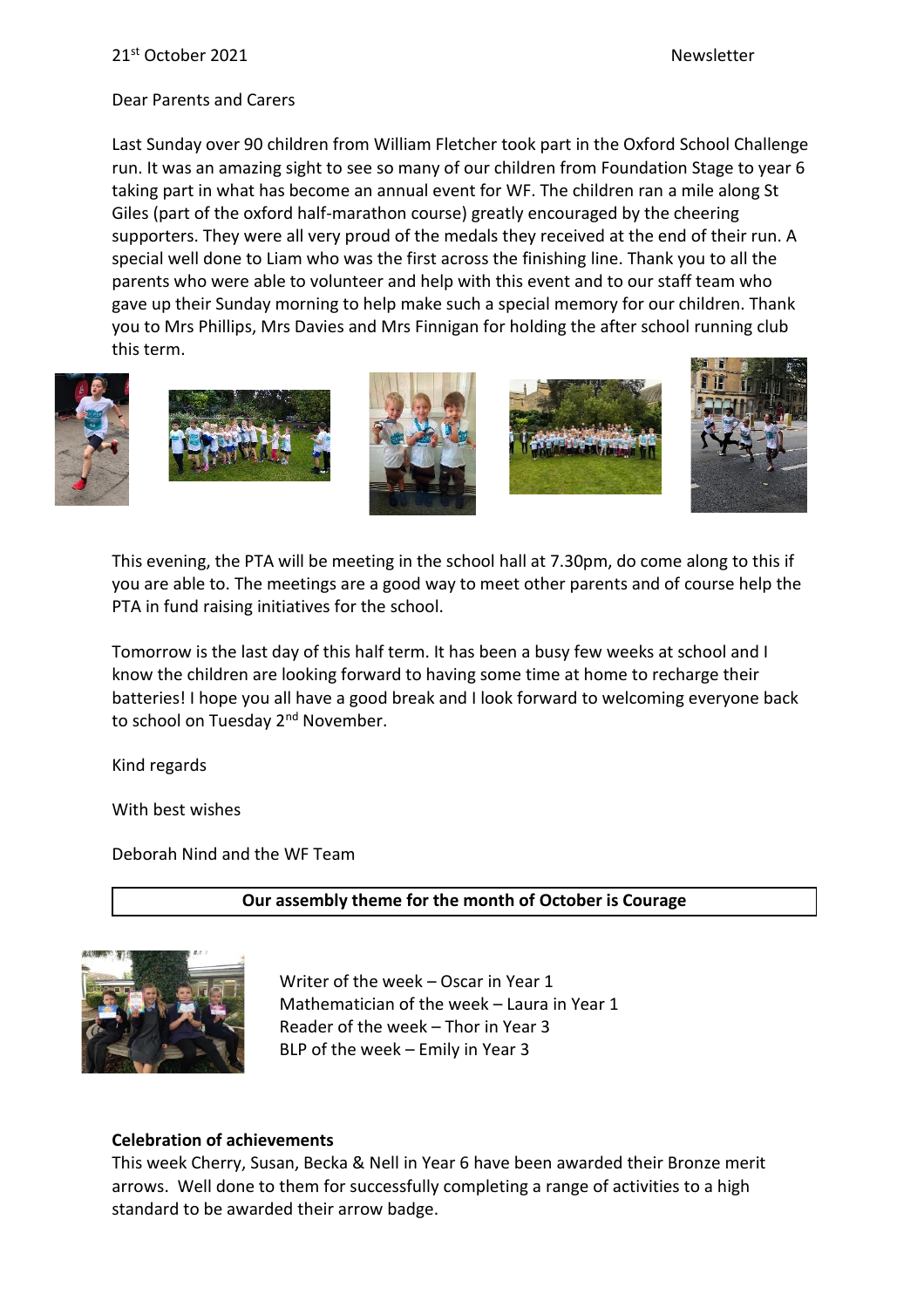Congratulations to the following children who have reached their 50 nights of reading at home: Milly in Owls. Susan & Zara in Peregrine Falcons.

Congratulations to the following children who have reached their 25 nights of reading at home: Paislee, Immy, Thomas, Yasmeena & Nikodem in Nightingales. Alex P, Isabella, Samar, Esther & Teddy in Kingfishers. Alfie, Arthur & Radu in Swallows. Alissa & Anoushka in Red Kites. Ethan in Kestrels. Bethany, Emilie, Eva, Warren & Archie in Sky Larks. Archie, Cora, Lily-Rose & Bella in Eagles.

#### **Attendance**

#### **EVERY SCHOOL DAY COUNTS!**

There are only 190 statutory school days in one year and 175 days (weekends and school holidays) available to use for holidays. Parents should avoid taking their children out of school during term time in order to go on holiday.

| <b>Class</b>      | Attendance for 11.10.21 - 15.10.21 |
|-------------------|------------------------------------|
| Eagles            | 97.20%                             |
| Kestrel           | 98.00%                             |
| Kingfishers       | 97.92%                             |
| Nightingales      | 98.00%                             |
| Owls              | 96.67%                             |
| Peregrine Falcons | 96.67%                             |
| <b>Red Kites</b>  | 100%                               |
| Robins            | 95.74%                             |
| Sky Larks         | 90.63%                             |
| Swallows          | 100%                               |
| Wrens             | 97.71%                             |
| Total             | 97.19%                             |

#### **Headlice**

We have a few cases of headlice in school. Over the next few days could you please check you children's hair and treat if necessary. Many thanks.

#### **Hockey Club**

Next term I would like to hold a hockey club after school on Monday from 3.10-4.10pm. I wondered if there were any parents who play hockey that would be willing to help me with the training? If you are interested, please come and speak to me or email me through the office - I would be very grateful - even if it is just for one session. Many thanks, Caeron Phillips

## **Breakfast Club**

Breakfast club runs every day from 07:30 – 08:45 in the Howard Hillsdon building (old playgroup). The children enjoy a range of breakfast cereals, fruit juices, yoghurts and toast, followed by the opportunity to play indoor games. The cost is £5.00 per child. If you would like your children to take part in breakfast club, **please see the staff in the office to book prior to attendance.**

#### **News from the PTA**

Here are some dates for your diary - Thursday 21st October - Next PTA Meeting, 7.30pm in the school hall Friday 12th November - Autumn Disco Friday 26th November - Non uniform day in exchange for a female gift (for Christmas shopping event)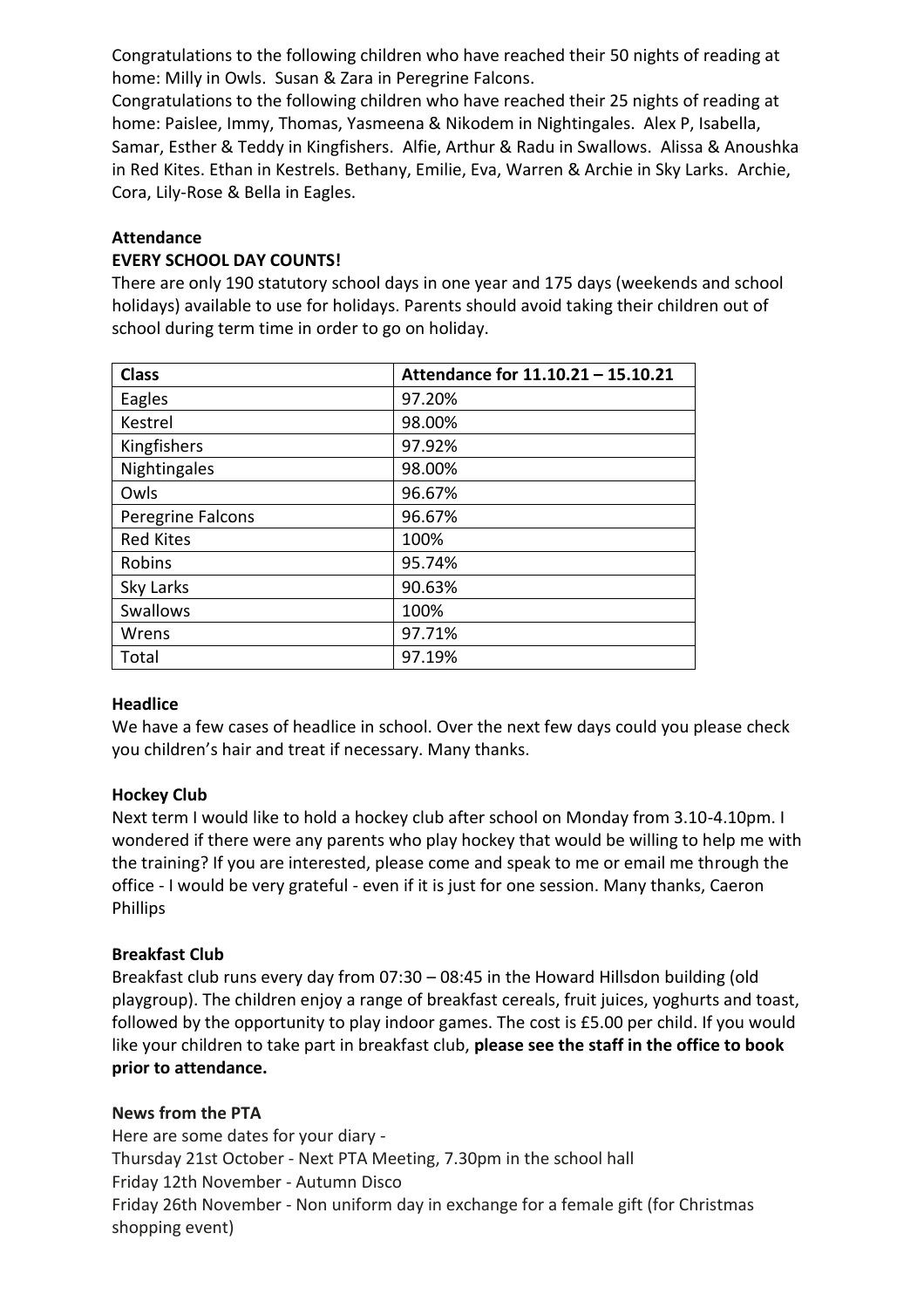Friday 3rd December - Non uniform day in exchange for a male gift (for Christmas shopping event) Tuesday 14th December- Christmas shopping event

Friday 1st July - Summer Fete

# **Events at Yarnton Royal British Legion**

The Royal British Legion have a few events coming up, and it would be great to have lots of local people at these events, please see below for the details:

# **Halloween Disco**

Friday 29th Oct, Starts at 8pm.

Fun for all the family! Prizes for best costumes (Children and Adults!)

£2 per ticket, or £5 per Family. Tickets available now from the British Legion or contact Jo Coffey (jovarney2001@yahoo.co.uk).

## **Christmas Craft and Gift Fair**

Sunday 7th Nov, 11am - 2pm

Lots of stalls selling homemade goodies, including Wreaths, wooden gifts, chocolate products, preserves, bath and body products and lots more! Refreshments will also be available.

## **Step 2 Dance Lessons**

A local dance company Step 2 that comes into school has lots of lessons for all range of ages. Please see website below for further details:

[Step 2 Dance Oxford Homepage](https://www.step2dance.co.uk/home) — STEP 2 DANCE

## **Yarnton Youth Netball**

Open to boys and girls in years 3, 4, 5 & 6 from William Fletcher School. Training is on Wednesdays at the school, after school until 4pm. Places are limited, and if you are interested in your child taking part please email [yarntonyouthnetball@gmail.com](mailto:yarntonyouthnetball@gmail.com) for more details. This year we will be asking all youngsters involved to become members of England Netball for a small one-off fee, so that we can run the session as part of Yarnton Netball Club.

## **Yarnton Blues FC U9s (September 2021)**

Yarnton Blues Football Club – U9s are looking for players for next season (starting September 2021). If your child will still be aged 8 on August 31st 2021 and would be interested in joining the team, we have spaces available at the moment.

Training sessions take place on Wednesdays at 17:30 at Yarnton Park, off Rutten lane. \*\*Note: Football boots or astros, and shin pads required.

If you would like more information please contact the club secretary James Finnigan via email [\(secretary@yarnton-blues.co.uk\)](mailto:secretary@yarnton-blues.co.uk).

## **Found**

If you have lost a fitbit, please come into the office, as one was found in the park.

# **Forthcoming Dates October 2021** 21.10.21 PTA Meeting, 7.30pm in the hall 22.10.21 Term 1 ends **November 2021** 04.11.21 Year 5 & 6 Bletchley Park 11.11.21 Imps visit 12.11.21 PTA Autumn Disco 15.11.21 – 19.11.21 Year 6 Glasbury visit